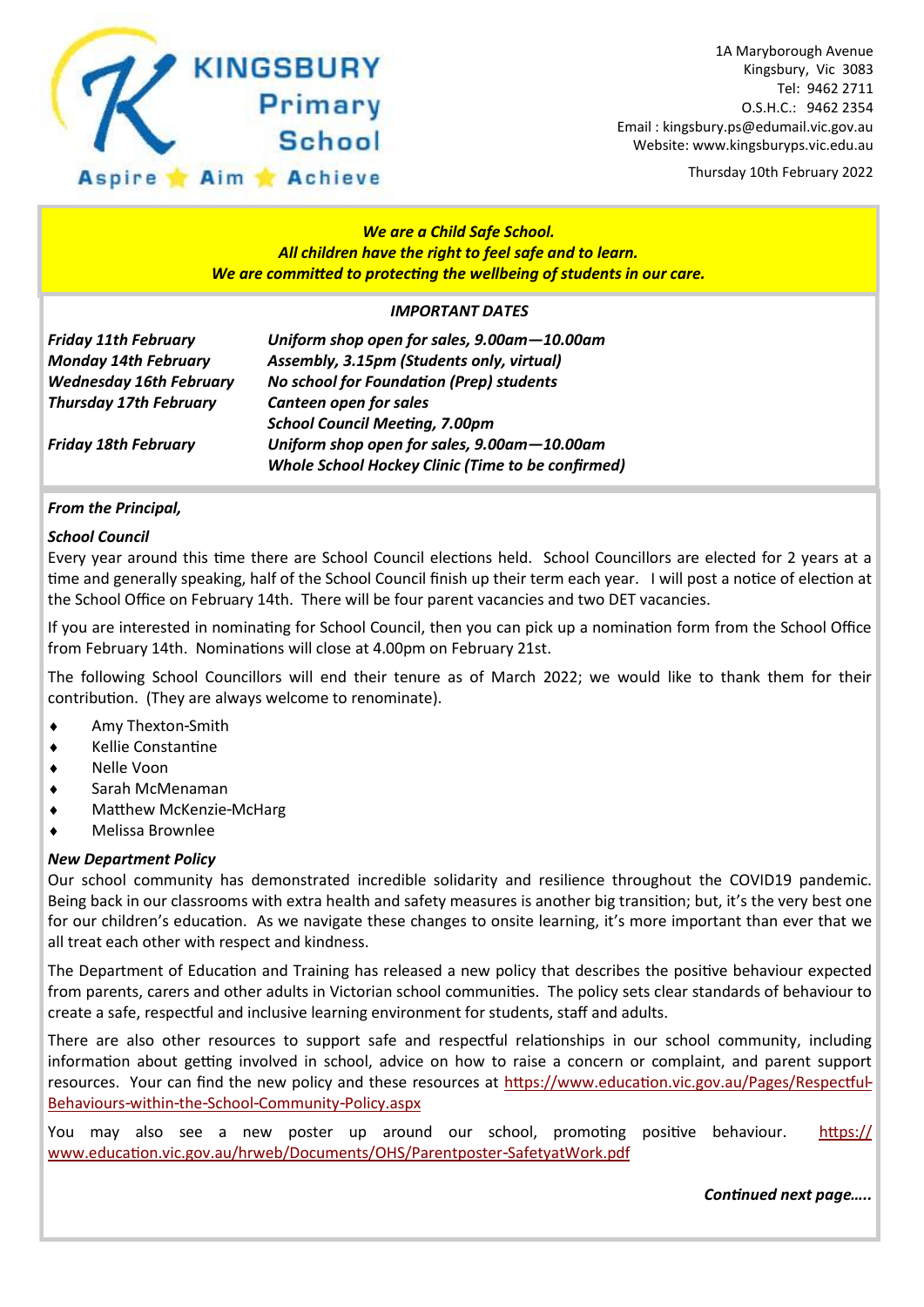#### *From the Principal (continued)*

As I mention to any and everybody—we have a great community and the way we treat each other is pretty much second to none.

#### *Physical Education Update*

By this time, you would have received the P.E. planner for Term 1. Activity is really good for your people and it certainly helps with learning as well. The benefits of exercise on wellbeing and mental health are also pretty well recognised. To this end, I will be recognising students in each grade who put in over and above effort in PE sessions.

The PE blue ribbon will be awarded to students who demonstrate our school values and really show that growth mindset.

So far, our blue ribbon PE ologists are as follows:

| <b>Prep</b> | Chi, Minh, Ariana & James                      |
|-------------|------------------------------------------------|
| 1/2J        | Darcy, Ada, Harvey, Ka, Ivy, Shanae & Isabella |
| 1/2W        | Sai, Kayan, Kareem, Nicole and Jordan          |
| 3/4B        | Gwen, Arthur, Sao and Erick                    |
| 4/5B        | <b>Charlie, Ken, Archie and Sarah</b>          |
| 5/6M        | Brandan, Sanjida, Vivienne and Josh            |

Not only that there will be a weekly prize for the grade that best demonstrates 'ready for learning' for this week the winner is Year 3/4B.

#### *Financial Assistance Information for Parents (from DET)*

Every Victorian child should have access to the world of learning opportunities that exist beyond the classroom. The Camps, Sports and Excursions Fund helps ensure that no student will miss out on the opportunity to join their classmates for important, educational and fun activities. It is part of making Victoria the Education State and the Government's commitment to breaking the link between a student's background and their outcomes. CAMPS, SPORTS & EXCURSIONS FUND (CSEF) School camps provide children with inspiring experiences in the great outdoors. Excursions encourage a deeper understanding of how the world works while sports teach teamwork, discipline and leadership. All are a part of a healthy curriculum. CSEF is provided by the Victorian Government to assist eligible families to cover the costs of school trips, camps and sporting activities. If you hold a valid means-tested concession card or are a temporary foster parent, you may be eligible for CSEF. A special consideration category also exists for asylum seeker and refugee families. The allowance is paid to the school to use towards expenses relating to camps, excursions or sporting activities for the benefit of your child.

The annual CSEF amount per student is:

- \$125 for primary school students
- \$225 for secondary school students

#### MORE INFORMATION For more information about CSEF visit: [https://www.education.vic.gov.au/about/programs/](https://www.education.vic.gov.au/about/programs/Pages/csef.aspx) [Pages/csef.aspx](https://www.education.vic.gov.au/about/programs/Pages/csef.aspx)

HOW TO APPLY New applicants should contact the school office to obtain a CSEF application form or download from the website below. If you applied for CSEF at your child's school last year, you do not need to complete an application form this year unless there has been a change in your family circumstances.

You only need to complete an application form if any of the following changes have occurred:

- new student enrolments; your child has started or changed schools this year.
- changed family circumstances; such as a change of custody, change of name, concession card number, or new siblings commencing this year.

Check with the school office if you are unsure or have any further questions.

*All the best Brett Millott* 

*Principal*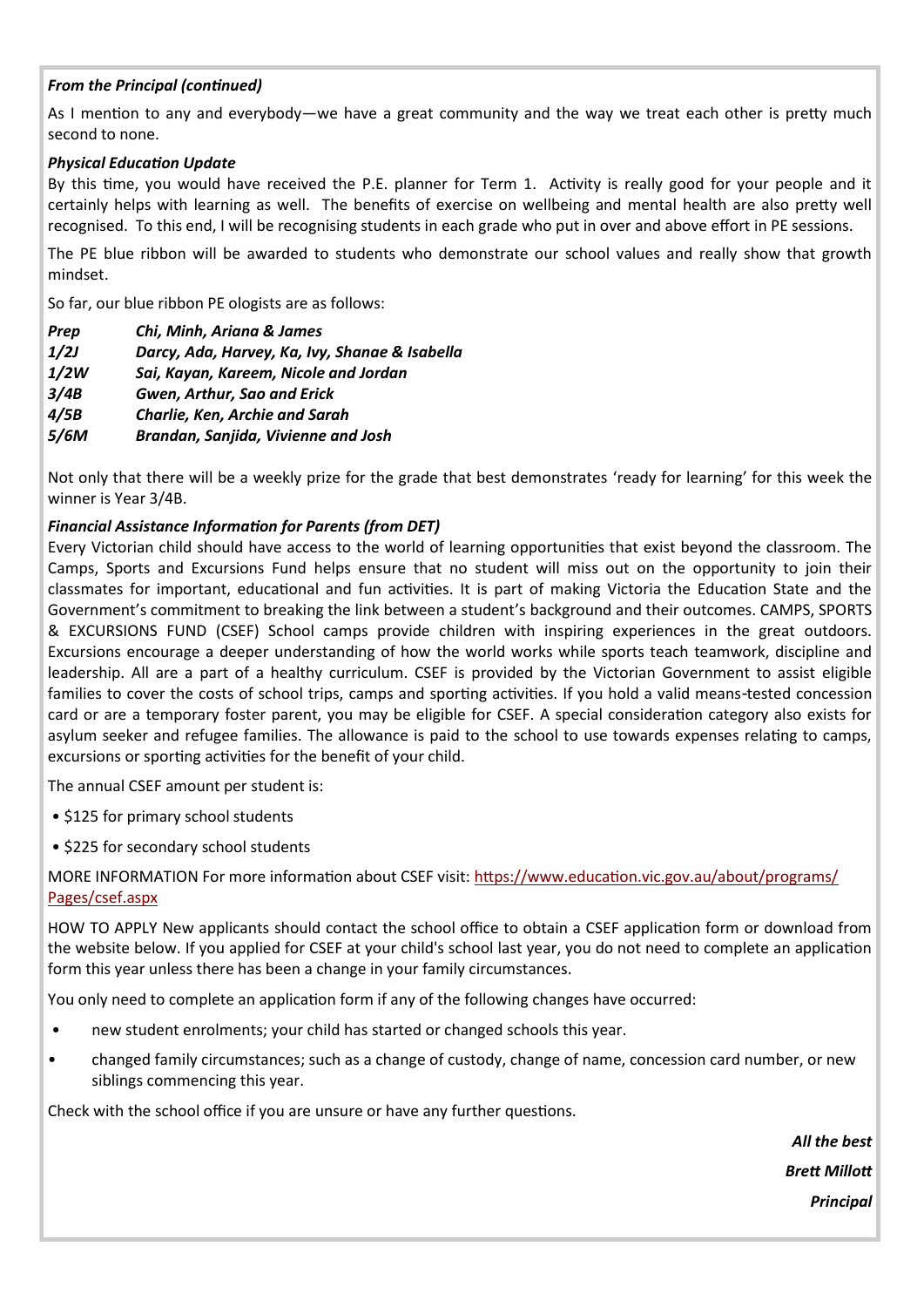#### *ROAD SAFETY AROUND SCHOOLS*



Speed zones, pedestrian crossings and parking restrictions around our school are there to improve the movement of traffic during peak times and maximise safety for our students and road users. It is vital as adults, we lead by example and set good road safety practices, travelling to and from school. As such, we are asking all parents and carers to observe and obey parking signs, and in particular, "No Stopping" and "No Parking" signs. Darebin City Council have asked us to remind our school community that is an offence to:

- Double park by stopping next to a legally parked vehicle, even for a short time or to drop off/pick up passengers
- Stop or park across a driveway, footpath or dividing strip
- Stop or park within 10 metres of an intersection or corner that doesn't have traffic lights
- $\blacktriangleright$  Stop or park across or in a bus zone

Council Law Officers will be active around our school area to issue warnings and fines.

#### *Years 3-6 Camp*

Camp details are now available on Compass. Here you will find the necessary consent form and payment options. If you have CSEF remaining from 2021, this can be allocated to this camp.

#### *Semper Dental*



Permission forms for your child to participate in our upcoming free dental check are due back by Wednesday 23rd February 2022. Additional forms are available at the school office. The twice yearly treatment program is offered in accordance with the Dental Association recommendation that all primary school age children should see the dentist every six months. This is important to ensure that your child's teeth are well maintained, and six monthly treatment will minimize the chance of decay. If you require any further information, please contact Semper Dental via email at admin@semperdental.com.au or call 1300 661 204.

#### *Playgroup*

Kingsbury Primary School is fortunate to have its own playgroup. Playgroup runs each Wednesday from 9.00am until 11.00am throughout the school term. Playgroup is held in our Junior Building and is facilitated by one of our parents, Sarah Arnold. We would love for more families to join us and please feel free to invite your friends as well. Playgroup commences Wednesday 2nd March 2022.



#### *Student Dress Code*

Kingsbury Primary School takes pride in our school and our uniform. I have noticed that many students are presenting to school dressed in clothing that is *not* school uniform. Uniform is compulsory at Kingsbury, so if your child is missing uniform items, then please visit the uniform shop on a Friday morning between 9.00and 10.00am to purchase appropriate clothing. I ask that all parents and students adhere to Student Dress Code Policy, which can be found on our school website, kingsburyps.vic.edu.au/parents/policies. This policy also refers to general appearance, jewellery & cosmetics, hair and sun safety. Please take the time to read this, I am proud of our uniform and school colours and hope that wearing our school uniform will encourage all students to take pride in our school.

#### *Enrolments and School Tours*

Whilst there are no "zoning issues" for Kingsbury Primary School, parents are encouraged to enrol their child as early as possible. School tours are scheduled to recommence in Term 2, every Tuesday at 10.00am. Bookings are required to ensure that we can remain COVID-safe. Our tours provide information regarding our curriculum, specialist programs and general classroom information, as well as giving you the opportunity to view the school and classes in action. Please contact the Administration Office on 9462 2711 to register.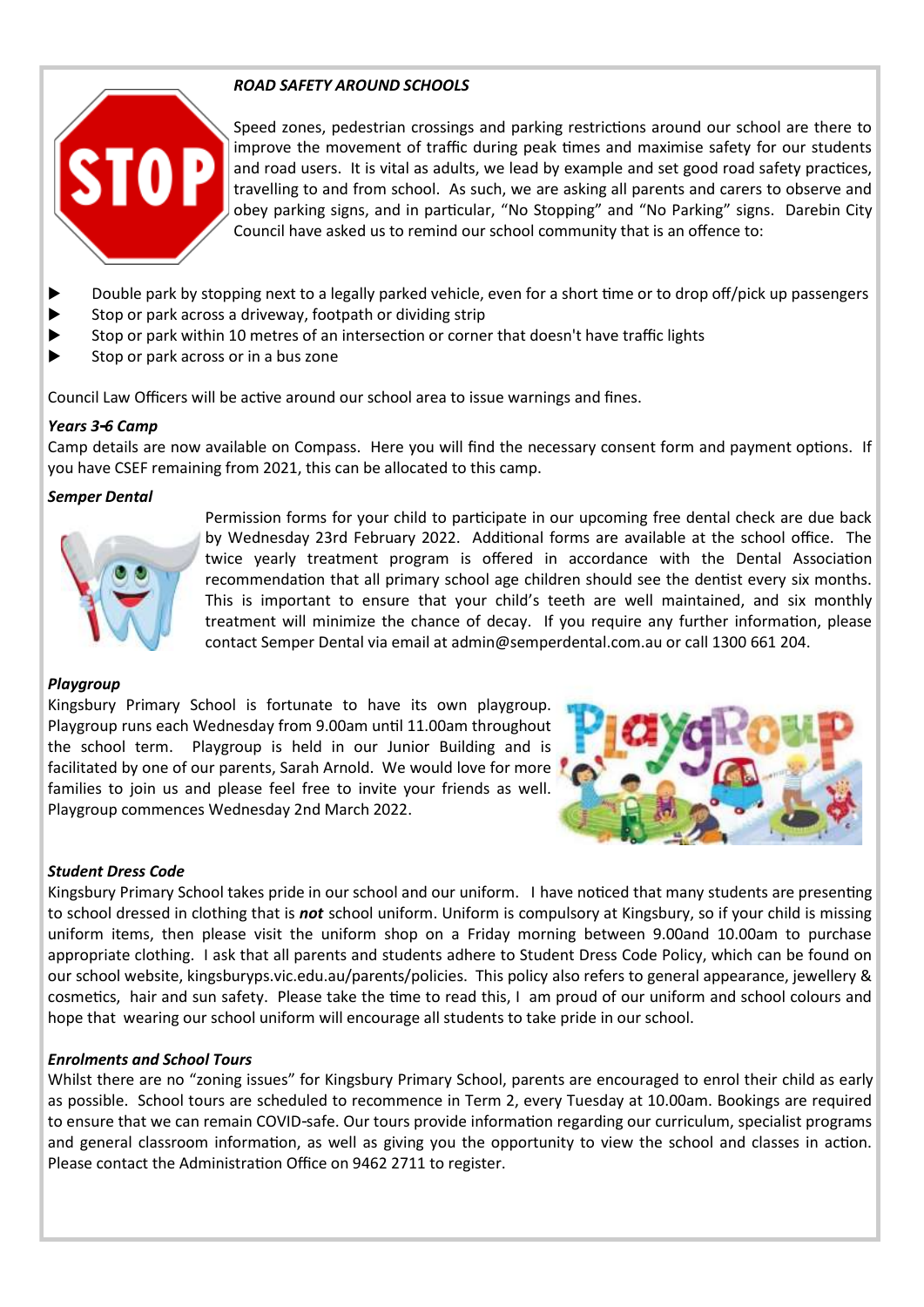### KINGSBURY OUT OF SCHOOL HOURS CARE

Email: oshc.kingsbury.ps@education.vic.gov.au Telephone: 9462 2354

Over the past week at OSHC, we've welcomed many new children and families to the program. We've enjoyed getting to know them and are really impressed by how well the children have adapted to a new environment. We want to give a big shout out to some of the children who have kindly assisted our new children by showing them around our room, helping them learn our routines and making sure they feel included in play and activities. Jada, Victoria, Chesca, Sienna and Sai have done an especially wonderful job with this - thank you and well done, girls!

Our favourite indoor activities this week have been crafting masks with feathers and pompoms, baking little lemon yogurt cakes which made our room smell delicious, and making bracelets to give to friends and family. Outside, obstacle courses on the playground, hula hooping and playing footy have been popular (when it hasn't been too hot!).

A friendly reminder to all families to complete and return your re-enrolment forms as soon as possible. New families are also encouraged to enrol - this will enable you to use the program regularly, occasionally or even just in an emergency. If you'd like to find out more about our program please feel free to get in touch using the email above or come and visit us in the multi purpose room.

|                          | <b>MONDAY</b>                                                                                                  | TUESDAY                              | WEDNESDAY                       | THURSDAY                                       | FRIDAY                           |  |  |  |
|--------------------------|----------------------------------------------------------------------------------------------------------------|--------------------------------------|---------------------------------|------------------------------------------------|----------------------------------|--|--|--|
| BREAKFAST                | TOAST AND CEREAL                                                                                               | TOAST AND CEREAL                     | BACON AND EGGS                  | TOAST AND CEREAL                               | BERRY PORRIDGE                   |  |  |  |
| AFTERNOON TEA            | YOGURT, FRUTT<br>AND GRANDLA                                                                                   | MAC AND CHEESE                       | FRIED RICE                      | SPRING ROLLS                                   | PIZZA                            |  |  |  |
| <b>ACTIVITY OPTION 1</b> | : MASK MAKING<br>TAFT.                                                                                         | CODKING: COCONUT<br><b>MACARDONS</b> | ART CHALLENGE<br>TREME: ANEMALS | COOKING: CREPES WITH<br>FRESH STRAWBERRY SAUCE | <b><i>BLIND ILLUSTRATION</i></b> |  |  |  |
| ACTIVITY OPTION 2        | FOOTY                                                                                                          | BASKETBALL                           | <b>TENNIS</b>                   | <b>CHALK DRAWING</b>                           | F00T GOLF                        |  |  |  |
| <b>FREE PLAY IDEAS</b>   | PLAY BATTLESHIP OR A GAME OF BOWLENG, MAKE A PERATE'S TREASURE MAP, WRITE A LETTER TO A CELEBRITY, READ A BOOK |                                      |                                 |                                                |                                  |  |  |  |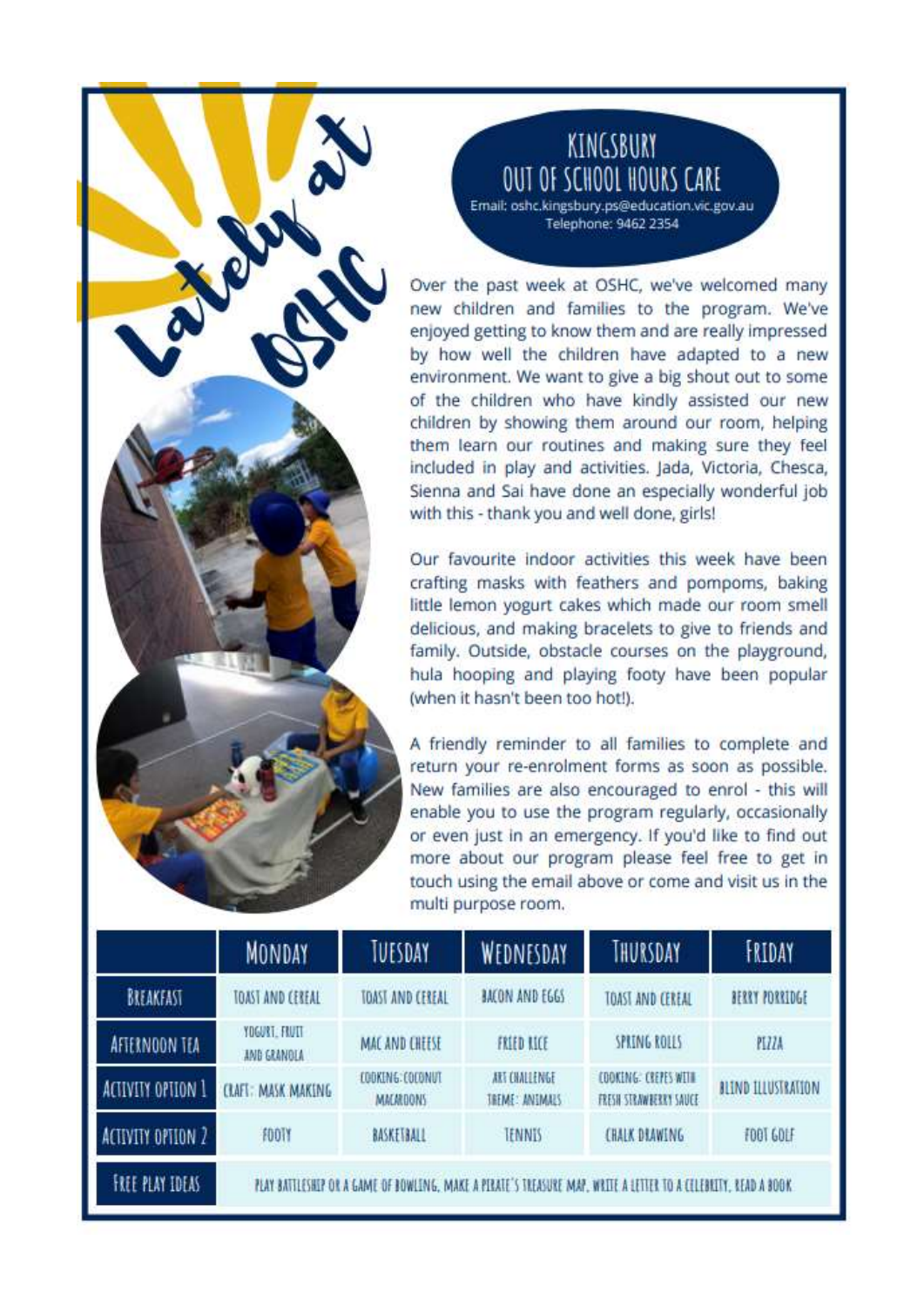

### **Some thoughts on school from 3/4B**

Students are still learning cursive writing Cool, I'm still on the second line Hush, why do I have to walk to school? Okay, Maths kinda sucks but I like it Online learning is boring but at least I don't need to change Lunch is finally here…………………….. (Mai)

Students think that the Classroom is tidy However, On line learning was a mess! ok then, I've decided. No On line Learning! (Aidan)

School is about Caring people Happy always, lots to play On line learning in lock down **Office** Learning always (Shanon)

| School           |
|------------------|
| Class            |
| Home time        |
| Okay             |
| On time          |
| Lunch! (Lucas G) |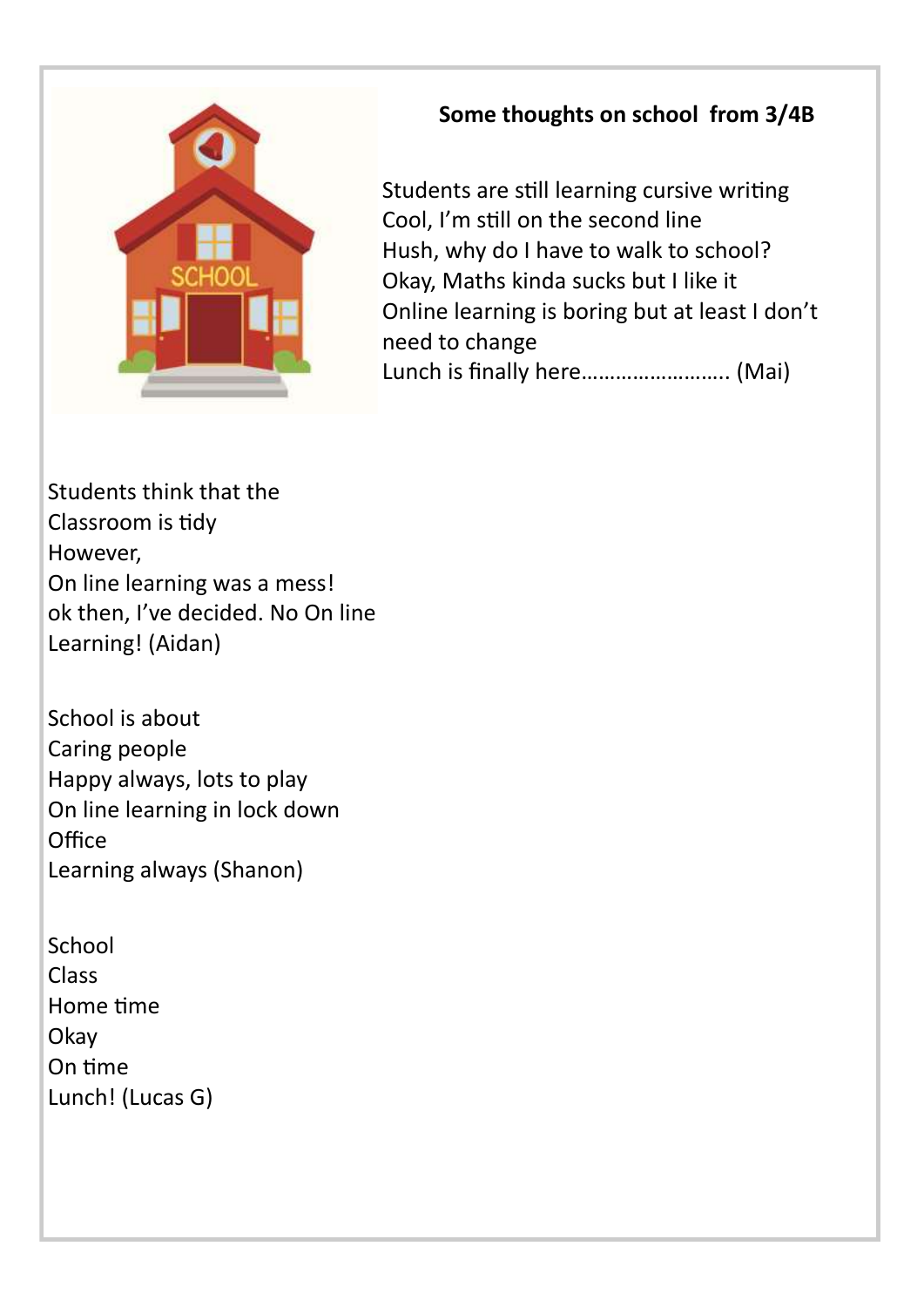### **Privacy Collection Notice**

Information for students, parents and carers

The Department of Education and Training (the Department) values your privacy and is committed to protecting the personal and health information that schools collect.

All school staff must comply with Victorian privacy law and the Schools' Privacy Policy. This notice explains how the Department, including Victorian government schools (schools), handles personal and health information. On occasion, specific consent will be sought for the collection and use of information, for example, for a student to receive a health service. Our schools are also required by legislation, such as the Education and Training Reform Act 2006, to collect some of this information.

Throughout this notice, 'staff' includes principals, teachers, student support service officers, youth workers, social workers, nurses and any other allied health practitioners, and all other employees, contractors, volunteers and service providers of the school and the Department.

On enrolment, and during the ordinary course of a student's attendance at a school, schools will collect information about students and their families for the following purposes:

- educating students
- supporting students' social and emotional wellbeing, and health
- · fulfilling legal obligations, including duty of care, anti-discrimination law and occupational health and safety law
- communicating and engaging with parents
- · student administration
- · school management
- · supporting policy in relation to student education and wellbeing.

If this information is not collected, schools may be unable to provide optimal education or support to students or fulfil legal obligations.

For example, our schools rely on parents to provide health information about any medical condition or disability that their child has, medication their child may take while at school, any known allergies and contact details of their child's doctor. If parents do not provide all relevant health information, this may put their child's health at risk.

Our schools also require current, relevant information about all parents and carers so that schools can take account of safety concerns that affect their children. Parents should provide schools with copies of all current parenting plans and court orders about or that affect their children and provide updated copies when they change.

When parents enrol their child in primary school, they will be asked to provide personal and health information in several ways, including via the Enrolment Form, the School Entrance Health Questionnaire. (SEHQ) and the Early Childhood Intervention Service (ECIS) Transition Form.

The Enrolment Form is used to collect information that is essential for the purposes listed above, and requests information such as:

- . Emergency contacts Individuals parents nominate for a school to contact during an emergency. Parents should ensure that their nominated emergency contact agrees to their contact details being provided to the school and that they understand their details may be disclosed by the Department if lawful, e.g. in the case of emergency communications relating to bush fires or floods.
- . Student background information Information about country of birth, Aboriginal or Torres Strait Islander origin, language spoken at home and parent occupation. This information enables the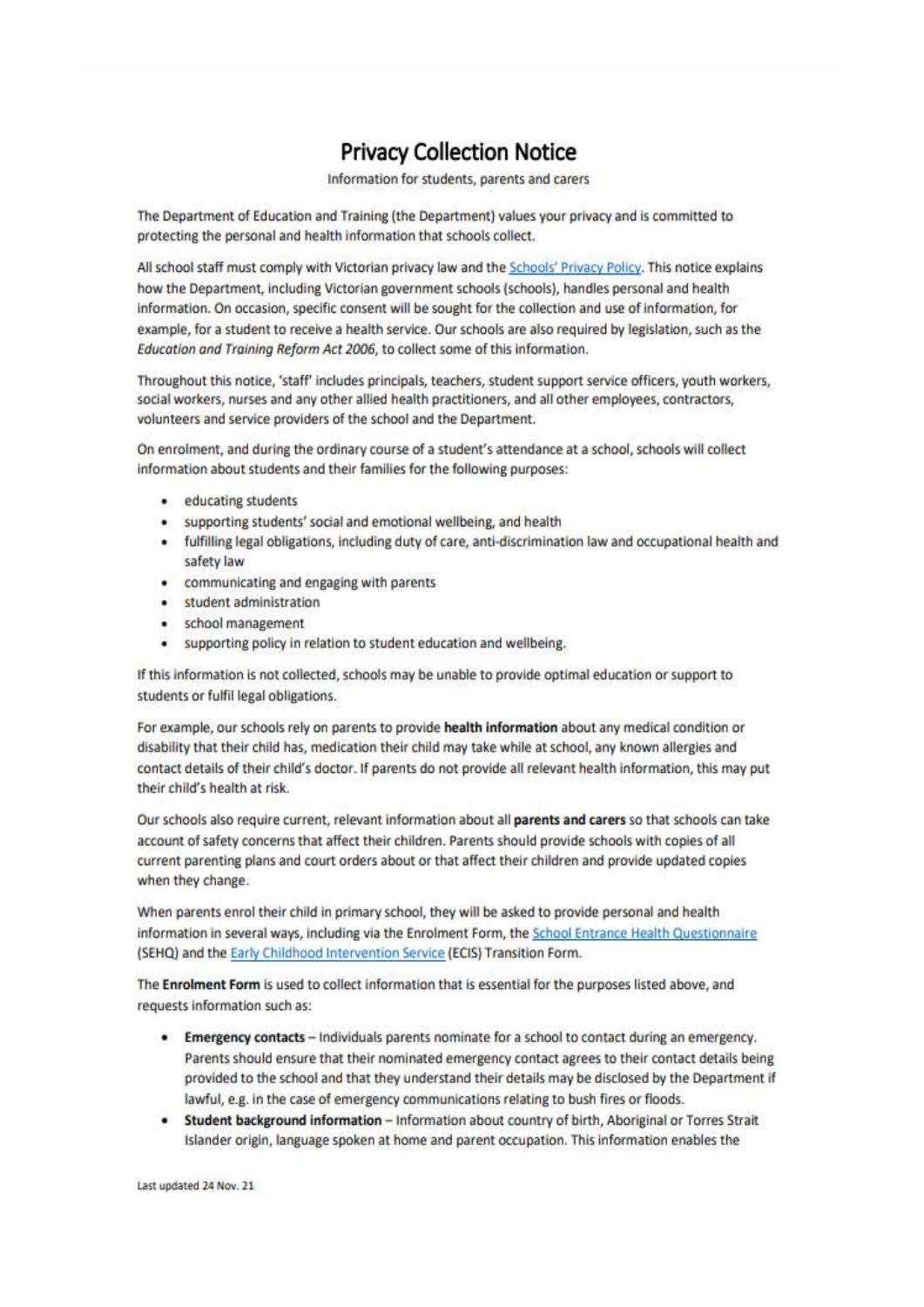Department to allocate appropriate resources to schools. The Department also uses this information to plan for future educational needs in Victoria and shares some information with the Commonwealth government to monitor, plan and allocate resources.

- Immunisation status This assists schools to manage health risks and legal obligations. The Department may also provide this information to the Department of Health and Department of Families, Fairness and Housing to assess immunisation rates in Victoria, but not in a way which identifies students.
- Visa status This is required to process a student's enrolment.

All schools may use departmental systems and online tools such as apps and other software to effectively collect and manage information about students and families for the purposes listed above.

When schools use these online tools, they take steps to ensure that student information is secure. If parents or carers have any concerns about the use of these online tools, please contact the school.

School staff will only share student and family information with other school staff who need to know to enable them to educate or support the student as described above. Information will only be shared outside the school (and outside the Department) as required or authorised by law, including where sharing is required to meet duty of care, anti-discrimination, occupational health and safety, and child wellbeing and safety obligations. The information collected will not be disclosed beyond the school and Department without parent consent unless such disclosure is lawful.

When a student transfers to another school (including Catholic, independent and interstate), personal and/or health information about that student may be transferred to the next school. Transferring this information is in the best interests of the student and assists the next school to provide the best possible education and support to the student. For further detail about how and what level of information is provided to the next school, refer to the: Enrolment: Student transfers between schools

Schools only provide school reports and ordinary school communications to students, parents, carers or others who have a legal right to that information. Requests for access to other student information or by others must be made by lodging a Freedom of Information (FOI) application.

To update student or family information, parents should contact their school.

For more information about how schools and the Department collect and manage personal and health information, or how to access personal and health information held by a school about you or your child, refer to the: Schools' Privacy Policy